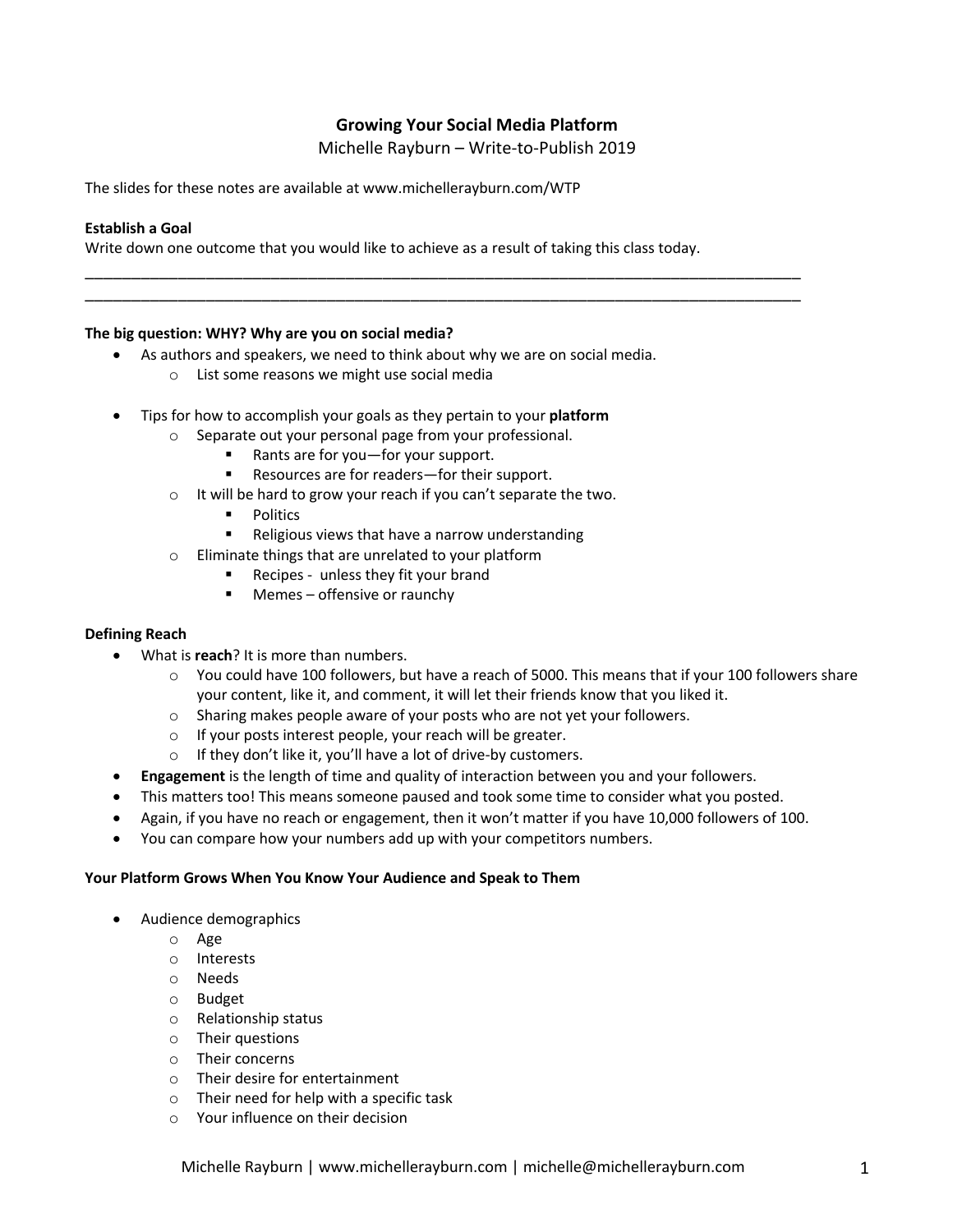- Choose a platform(s) that has your audience in mind.
	- o Where do they hang out?
	- o What can you give them?
	- o They want to know, "What's in it for me?"
	- o If they are 55, Instagram could be a waste of your time.
		- Instagram 59% are 18-29 years old
	- o Young millennials or post-millennials, probably aren't on Facebook.
- If your content is targeting business owners, you might find them on LinkedIn.
- Stay true to your brand.
	- o If you don't have this figured out, a little brainstorming is in order.
	- o What do you deliver?
	- o How can you make it consistent?
	- o What makes you memorable?

### **Personal Profile versus Professional Page**

- Personal Page advantages:
	- o You aren't as affected by the algorithms.
	- o You can control what content is public and what is private
- Personal Page disadvantages:
	- o No idea of your reach. No analytics (insights)
	- o No advertising
	- o Can't schedule posts
	- o Not allowed to promote business
- Professional Page advantages:
	- o You have insights available (analytics)
	- o You can run ads to people who follow you, or target people who don't
	- o You can schedule posts and videos (premiere)
	- o You are allowed to promote or sell something.
	- $\circ$  Key words from your posts will also improve your search engine rankings, and will bring people to your content via Google, etc. (we will talk about key words in a minute)
	- $\circ$  You can create an event when you're speaking somewhere and direct people to registration (if the group isn't promoting)
	- o You can add an opt-in for your newsletter list.
- Professional Page disadvantages:
	- o Everything is public, so you have to be aware when you post.
	- o Facebook controls who you reach through the algorithm.

## **Practical Tips to Grow Your Reach**

- Post content that people will interact with and share with friends. This leads to referrals and word of mouth.
	- o On Facebook, this is likes, comments and shares, tags
	- o On Instagram this is likes and comments (no shares), tags
	- o On Twitter this is retweets, comments, likes and tags
	- o On LinkedIn this is shares, comments, likes and tags.
	- o On Pinterest, this is a pin of your content, or a comment
	- o People also share links via websites and email.
- Interact this is not like when someone invites you to speak to an audience. This is a conversation.
- Like other pages as your page.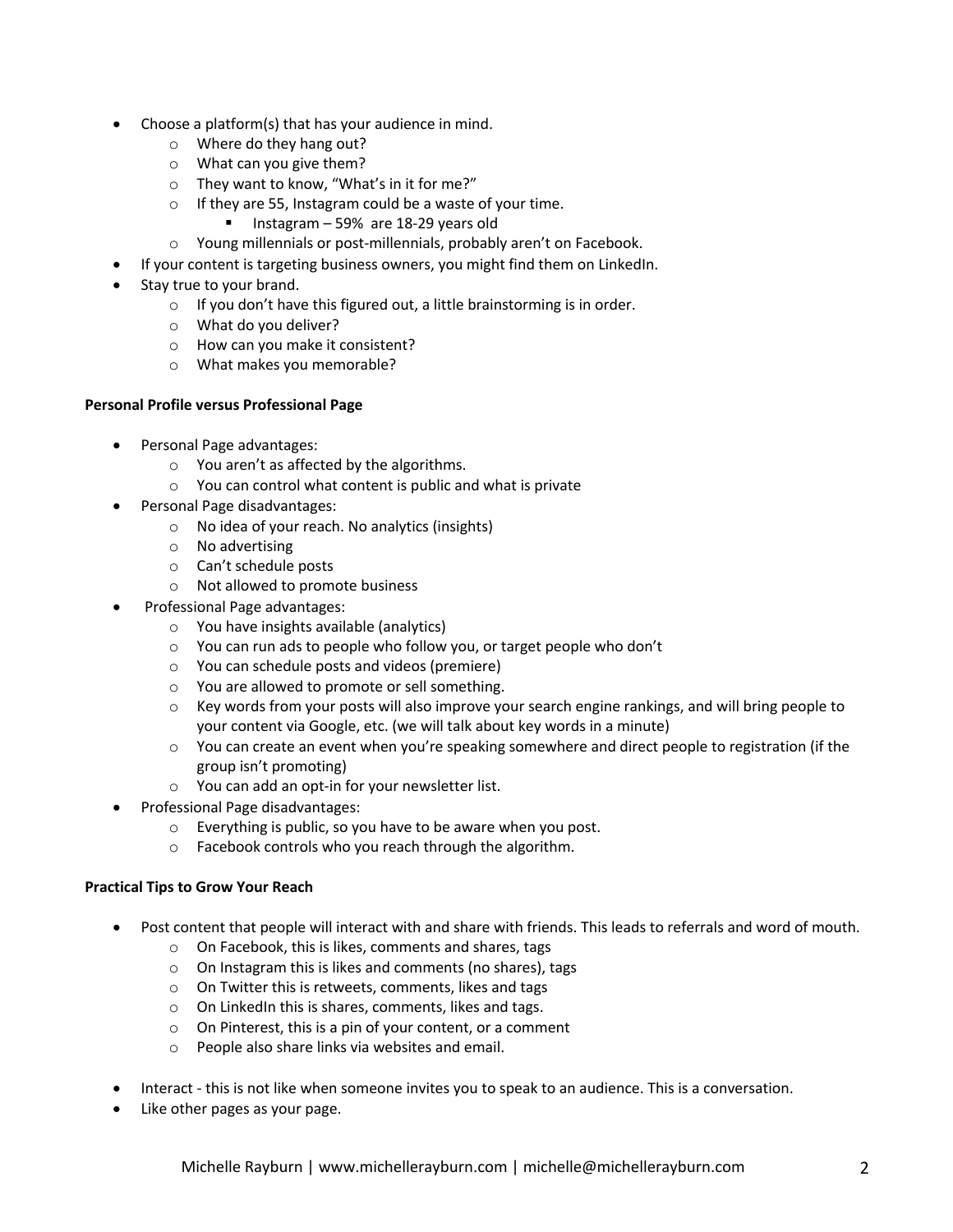- Comment on other people's posts.
- Ask people to tag your professional profile rather than personal profile when promoting you for an event or book signing.
- Get "accidentally discovered" by new fans outside of referrals and word of mouth by using hashtags and key words.
- Spy on your "competition" and see what they are doing.
- Do a "live" giveaway when you're speaking at an event.
	- $\circ$  Have people get out their smartphone, follow your profile (specify which platform) and then within a few minutes give away a book to a new fan.
	- o Also could do a hashtag and do the giveaway that way.
- Collaborate with friends to share each other's content.

## **How to get algorithms to work in your favor:**

- Every time someone likes something from your page, it adds to the possibility that Facebook will deliver even more of your content to them. The more the interaction grows, the more they see it. Your content has to be something they will interact with.
	- o Please never post something like "I finally figured out the bypass…" Thank you.
- If they interact with similar posts, Facebook will also show them yours. So get to know what your audience is doing online.
- If your key words are relevant to a hot topic in the news, your post might be shown to your followers.
- You can like other professional pages as your page.
- Be relevant.

### **Relevant content examples:**

- Show your human side photos, humor
- Ask fans to share their thoughts
- Show a video or image that inspires them with something that makes them say, "My friends have to see this."
- Show stories or testimonials from others.
- Share a resource or link to your blog or another that will give solve a problem or meet a need.
- Give practical tips and free content
- Exclusive content that they can't get anywhere else

### **Use Hashtags to Expand Your Reach**

- Use hashtags on Instagram, Twitter. And Facebook (also starting to be more used on LinkedIn. Hashtags could be another whole session. **A hashtag is like assigning a category to your post.**
- Why use them?
	- o Instagram posts with at least one hashtag tend to receive **12.6% more engagement**
	- $\circ$  follow hashtags, not just people. If your post comes up because of a hashtag, you might gain a new follower.
	- o They help you reach people who have never heard of you.
- Tips for hashtags
	- o Check out what hashtags people with a large following (in your field) are using
	- $\circ$  If you don't want to clutter up your caption on Instagram with a bunch of hashtags, you can put them in the first comment right after you post. This will also help people find your post.
	- o Examples: #authorsofinstagram #momsofteens #momsofboys #podcaster
	- o Do a search for best hashtags for authors, etc.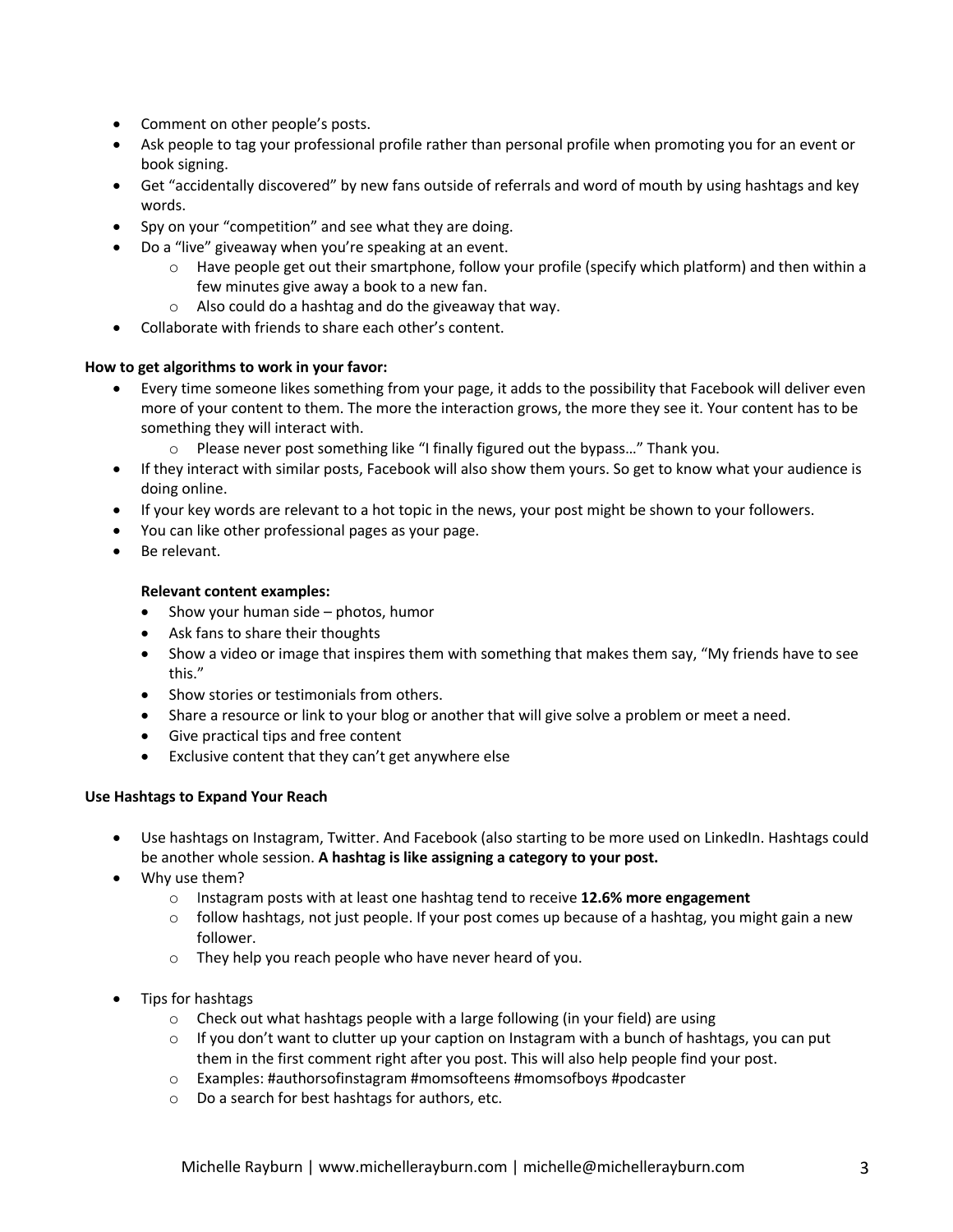- $\circ$  If you create your own branded hashtag, that's ok, but people need to find you.
- $\circ$  Hashtags for events. Jump on and share and comment using the hashtag.

# **Paying for Reach**

- You can spend as little as \$1 per day.
- Organic versus paid
	- o Organic is the reach you get naturally through shares and comments.
	- o Paid is advertising.
- If they don't see it, they can't interact or share. So paying for a boosted post now and then helps. (next class)

# **Tips Many Authors Forget**

- Have links to your social profiles on your website
- Have share buttons on your blog posts
- Link to your business pages from your personal profile
- Put the Facebook logo or a link on your business card
- Add social media links to your email signature
- Cross post content. Not the auto share from Facebook to Twitter, but a version of your post for different platforms.
	- o Share your blog on social
	- o Share your Facebook posts on a blog (through a plugin)
	- o Share a few professional posts to your personal page.
- Let people know that you have a new Facebook page through
	- o Email
	- o Your personal page
	- o Mention during a live video
	- o Promotions
	- o Invite people to like it
		- § Customize the invite. Don't use the standard "Hi, I'm inviting you to like my Page because I thought you might be interested in supporting it."
		- They might think your author page is a duplicate/fake. So let them know this is my new professional page.
- Use stories on Instagram or Facebook
	- o Up for 24 hours

## **Mistakes People Make**

- They don't set up their Instagram as a business page, so they can't cross promote ads from Facebook. Also can see some analytics about their traffic as a business.
- They make it all about themselves
	- o Instagram pages loaded up with selfies
- They make too many changes too often. Tweak and see if your followers grow. Otherwise you won't know what is working.
- Posting at the wrong time of day.
	- o See insights for when people are online.
	- $\circ$  You have to compete with all of the other content. If they are on most at 7 pm, let your post be the one that pops up for them.
- Selling too much You will lose followers if you're too pushy.
- They ignore comments and messages. Follow up!